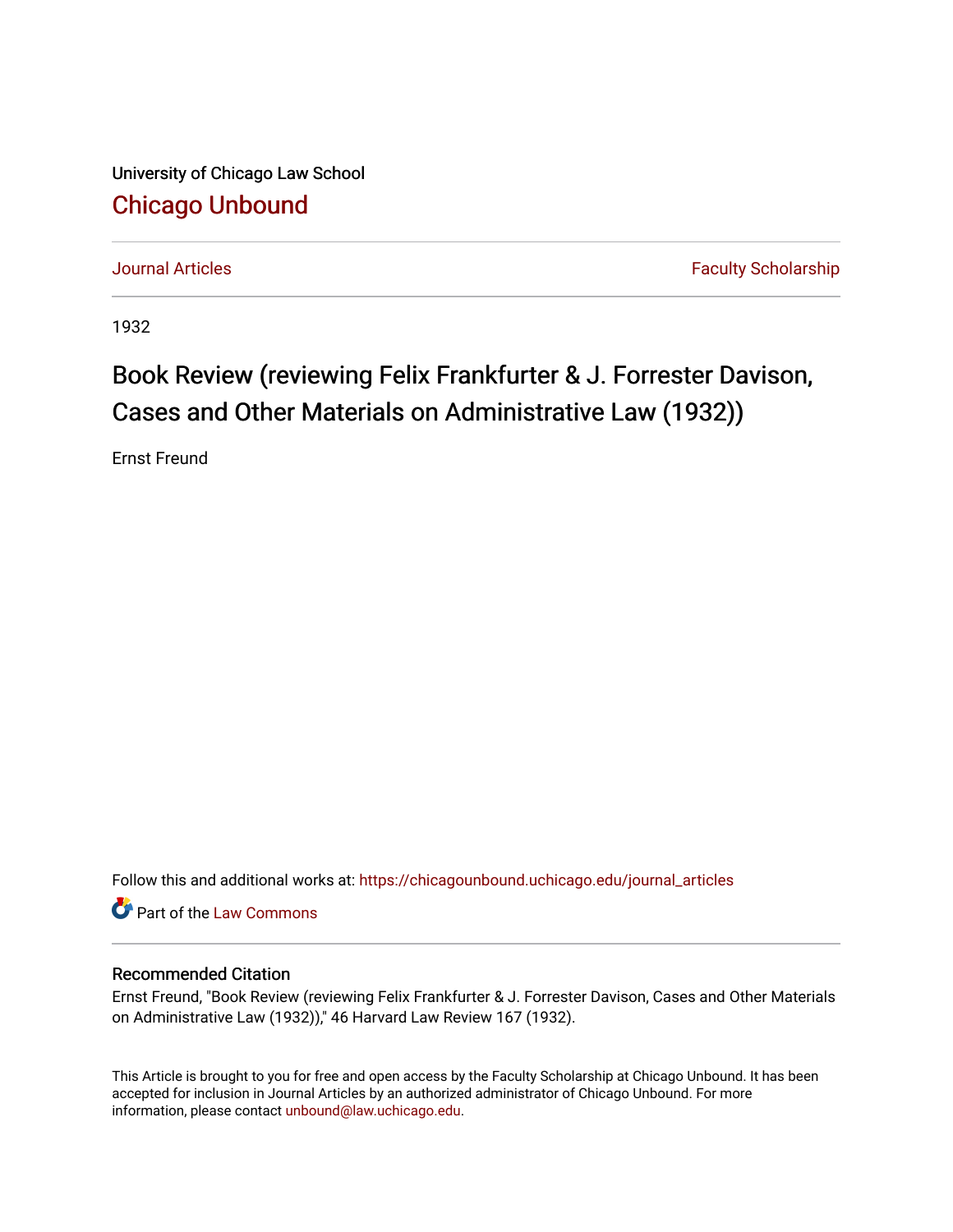WORKMEN'S COMPENSATION AcTs - REcOvERY **AGAINST THIRD** PARTY **-** IMPLEADING NEGLIGENT EMPLOYER AS JOINT TORTFEASOR. **-A** workmen's compensation act provided that after an employee had accepted its provisions, he should have no other right against his employer, and the latter should be subrogated to the employee's rights against third parties responsible for his injury. N. C. CODE ANN. (Michie, 1931)  $\S 8081(r)$ . According to another statute, in all cases where recovery was sought against one joint tortfeasor, the defendant could implead the others as parties defendant. *Id.* § 618. The administrator of an employee brought an action for his death alleging that it was caused by the negligence of the defendant. The latter pleaded that the plaintiff had been awarded compensation, and moved that the employer be made a party defendant, alleging that the accident was due to his negligence. From an affirmance of an order granting this motion, the plaintiff appealed. *Held,* that the employer could not be joined as a tortfeasor. Order reversed. *Brown v. Southern Ry.,* 162 **S.** E. 613 (N. C. 1932).

By virtue of the subrogation provisions of most compensation acts, a negligcnt employer who has paid compensation may exact full recovery therefor from his co-tortfeasor. *Otis El. Co. v. Miller & Paine,* **240** Fed. 376 (C. C. A. 8th, 1917); *Shreveport v. Southwestern Gas & Elec. Co.,* 145 La. 679, 82 So.  $785$  (1919); see (1921) 34 HARV. L. REV. 562; cf. JONES, DIGEST OF WORK-MEN'S COMPENSATION LAWS (12th ed. **I93I)** § 32. In holding that the contribution statute did not remedy this anomalous situation, the court reasoned that the employer was not a joint tortfeasor within the meaning of the statute since he was relieved of tort liability by the employee's acceptance of the remedy provided by the act. *Cf.* N. C. CODE ANN. (Michie, 1931) § 8o81(k); *O'Brien v. Chicago City Ry., 305* Ill. 244, **137** N. **E.** 214 (1922); *Mercer v. Ott,* <sup>78</sup> W. Va. 629, 89 S. E. 952 (1916); see (1918) 18 COL. L. REV. 598; (1931)<br>I IDAHO L. J. 97. Had the compensation act given the employee the option I IDAHO L. J. 97. Had the compensation act given the employee the option of suing his employer for negligence, the latter would have been a joint tortfeasor at the time of injury, and the contribution statute might have been construed to apply in order to prevent the employee from throwing all the loss on the third party **by** choosing his statutory remedy. See N. H. PUB. LAWS (1926) c. 178,  $\S$  II. The Illinois statute avoids the result of this case by denying subrogation to a negligent employer. ILL. REV. **STAT.** (Cahill, **1931)** c. 48, § 229. But this solution seems equally undesirable since it not only fails to apportion the loss but apparently allows double recovery. This result might be avoided by allowing the third party to plead the award in mitigation. *Cf. The Emilia S. De Perez,* 248 Fed. 480, 483 (C. C. A. 5th, 1918); *Hoehn v. Schenck,* **221** App. Div. 371, 375, **223** N. Y. Supp. 418, 424 (1927). But *cf. McDowell v. Rockey,* **32** Ohio App. 26, 167 N. E. 589 (1929). However, at least where the tort recovery is less than twice the award, a preferable method would be to subject the negligent employer to contribution without denying subrogation. In such a case, the loss would be divided equally in accord with the purpose of the contribution statute and, at the. same time, the burden on the employer would be reduced..

## BOOK REVIEWS

CASES AND OTHER MATERIALS ON ADMINISTRATIVE LAW. Edited by Felix Frankfurter and **J.** Forrester Davison. Chicago: Commerce Clearing House. 1932. Pp. xvi, 1177. **\$7.00.**

Through teaching and writing, and perhaps no less by an exceptional gift of inspiring and guiding the work of others,<sup>1</sup> Professor Frankfurter has placed

**<sup>1</sup>** Note the seven page list of unpublished theses in the Harvard Law Library.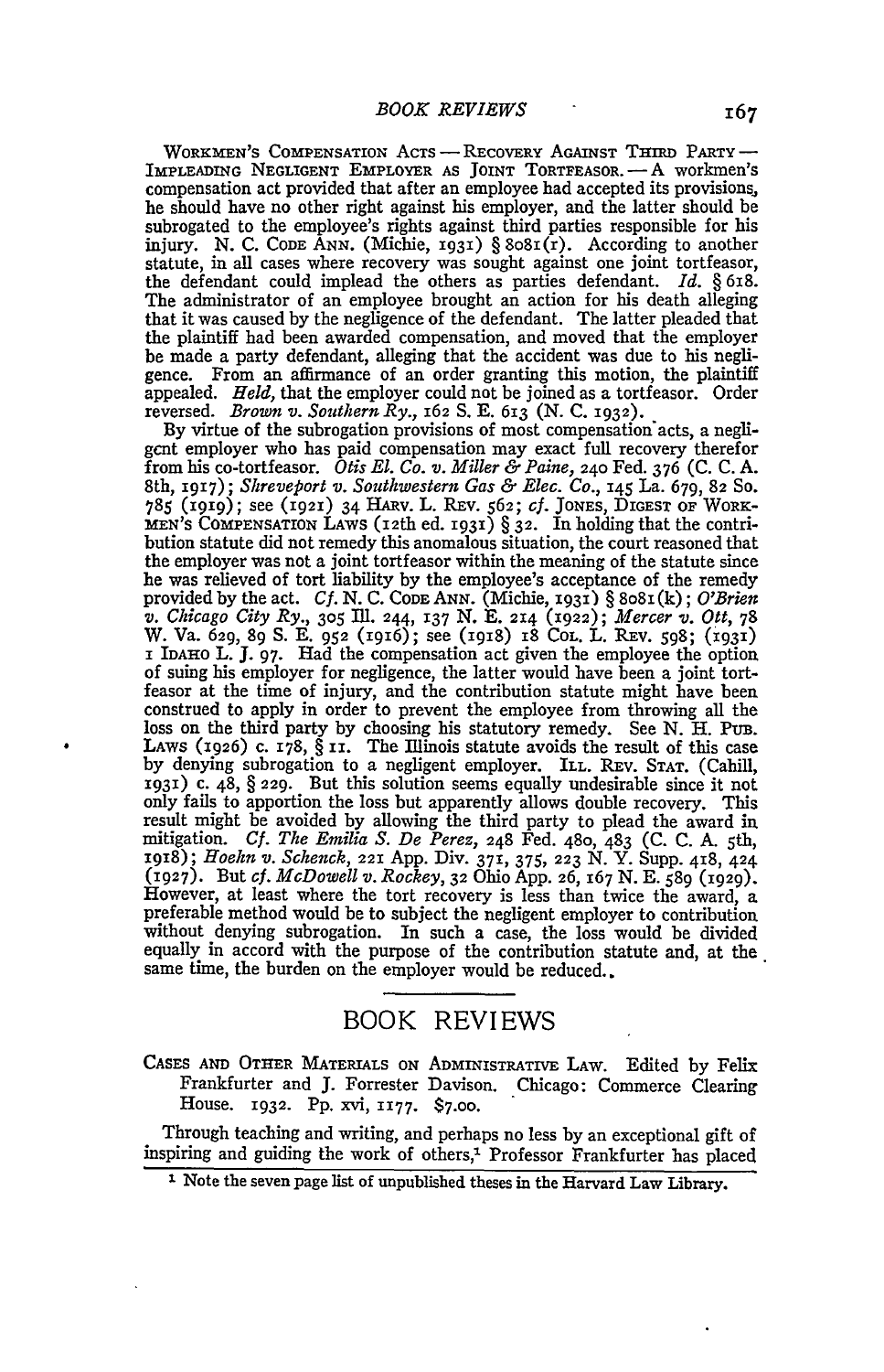himself in the forefront of the field of administrative law in this country, and a collection of cases of which he is the co-editor is a welcome contribution to the literature of the subject.

This substantial volume of **1177** pages is divided into three main parts: Separation of Powers, which includes a chapter on Admixture of Powers; Delegation of Powers, including Flexible Tariffs; and Individual Control of Administrative Action. The subdivisions of the third part show principal attention devoted to public utilities, taxation, and control of aliens. Those three subjects cover about 36o pages, while eight other topics (trade regulation, workmen's compensation, postal regulation, public domain, prohibition, veterans' laws, patents and trademarks, police regulations) have in the aggregate only about **130** pages allotted to them. This proportion is, however, altered, if we take into account a number of cases in the second part which deal with administrative aspects of the police power, including the important English cases that have arisen under the Housing Acts.

The collection is not an easy one to appraise. Administrative law has no definite content, and, under that name, no common-law status. In the reviewer's mind, it is identified with that body of principles which govern the grant and exercise of official powers and the system of remedial control by which they are checked. Those to whom administrative law conveyed something exotic and derogatory to the common law might have accepted the first half of that meaning but not the second. The preface gives us several intimations of the meaning attached to the term by the editors of the present collection:

"Governmental regulation of banking, insurance, public utilities, industry, finance, immigration, the professions, health and morals, in short, the inevitable reenactments not written **by** legislatures and of adjudications not made by courts, and only to a limited degree subject to their revision. These powers are lodged in a vast congeries of agencies. We are in the midst of a process, still largely unconscious and unscientific, of adjusting the play of these powers to the traditional system of Anglo-American law and courts. Systematic exploration of these problems is the concern of Administrative Law  $\ldots$  "In a field as vast and unruly as is contemporary Administrative Law we must

be wary against premature generalization and merely formal system. . . . . "<br>**Even a case book must be organized by some concepts and reflect some attempt** 

at systematization, however tentative. But it is idle to pretend that this collection does more than adumbrate the considerations that underlie the creation of administrative bodies, the sphere of their respective activities, the different procedures to which they are subject, the boundaries of their discretion, and the standard which courts invoke in scrutinizing such discretion." **,**

The authors clearly do not wish to lay down a definite program and prefer to let the cases and other sources speak for themselves.

While no casebook can carry on its face a clue to all that it contains, and while it is not only possible but very likely that by a judicious use of the rich material placed before him a teacher will be able to give the student as wide and varied an outlook upon administrative law as the Preface foreshadows, it cannot be said that the selection or arrangement of the cases fulfills the expectations aroused. Throughout fully one-half of the book, delegated administrative powers, if they come into play at all, stand remotely in the background. In the First Part we feel that the editors' main preoccupation is with the constitutional status of the Judiciary; in the Second Part, with the legitimate or permissible share of the Executive in the process of legislation;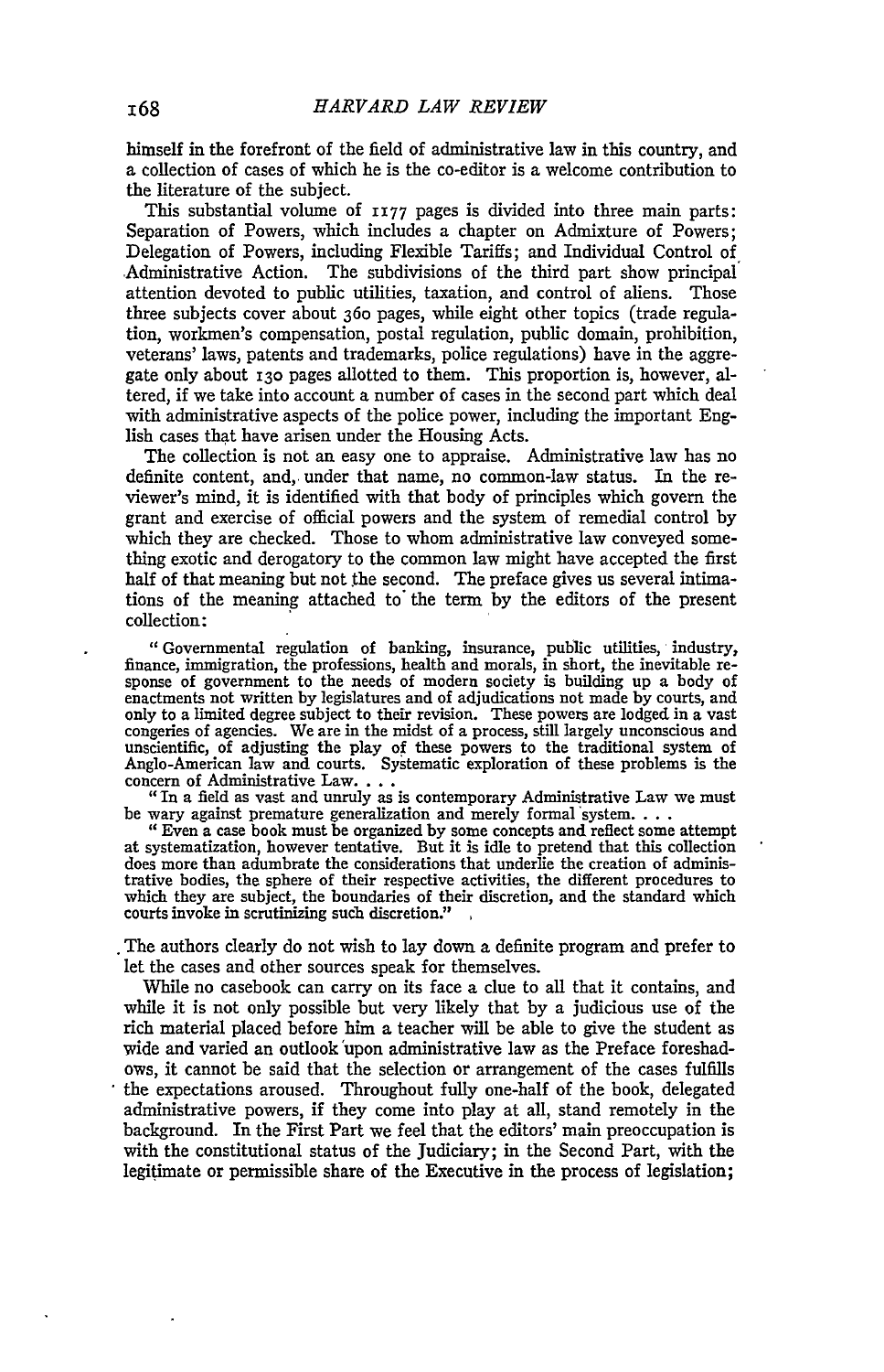and it is only in the Third Part that administrative action comes quite definitely to the front. Two-thirds of the book could have been fully described as cases on the separation of powers, and it is doubtful whether anywhere else an equal collection of material on that subject can be found.

In probably every American jurisdiction there are some applications of the doctrine of separation of powers that are of practical importance and must be reckoned with. More particularly, a theory of non-delegability of legislative powers may set limits to permissible administrative discretion; and courts may be debarred from a share in administrative determinations involving considerations of expediency. But by and large the whole law of administration operates with an adjustment between the three functions of government which defies a doctrinaire formula. Tying up administrative law with the separation of powers may be legitimate enough if "separation of powers **"** is merely a label to illustrate compromises with the doctrine, and the prominence given to it by the editors should probably be understood in that light. The traditional Anglo-American judicial control of administrative powers is the negation of the French doctrine of separation of powers. It is to this control that the Third Part of the book is devoted, and it is this part that comes nearest to fulfilling the program outlined in the Preface. We are here face to face with a progressive adjustment of legal checks to official powers, which has become a vital factor in the working of economic and social legislation, and in which many observers will be inclined to find the essential contribution of administrative law to our jurisprudence.

Even where the authors give their attention entirely to delegated administrative powers, their interest is concentrated on problems of constitutional law, which dominate the entire book, and this phase of the collection calls for some comment.

Upon the constitutional aspect of administrative law the reviewer has not perhaps an entirely open mind, having constructed a casebook on a different theory. **All** law schools offer courses in constitutional law, and the standard casebooks on that subject, while, perhaps, emphasizing legislative at the expense of administrative powers, offer enough material to introduce the student into the technique of handling and solving a constitutional issue no matter what its particular subject matter may be. On the other hand, there is in the present law school curriculum relatively little opportunity to become acquainted with the technique of administrative powers in their non-constitutional aspects, this technique being assumed rather than systematically set forth in the growing number of public law courses, such as public utilities and taxation. It would, therefore, seem desirable to concentrate on what may be called the common law of administrative powers as forming, together with the general course in constitutional law, a connecting link between the many important subjects that modem legislation commits to departmental or bureaucratic administration.

Administrative powers being matter of statutory creation, it is, of course, true that assuming the statutory provision to be clear, there can be no legal question other than a constitutional one; but how many cases are there in which no problem of construction can be raised? Very frequently, the question whether the grant of an administrative power is valid as a matter of legislative competence comes very close to the question whether its exercise is valid as a matter of legislative intent, as indeed the Dominion cases in the collection show. Moreover, the question whether an administrative act can

 $\lambda$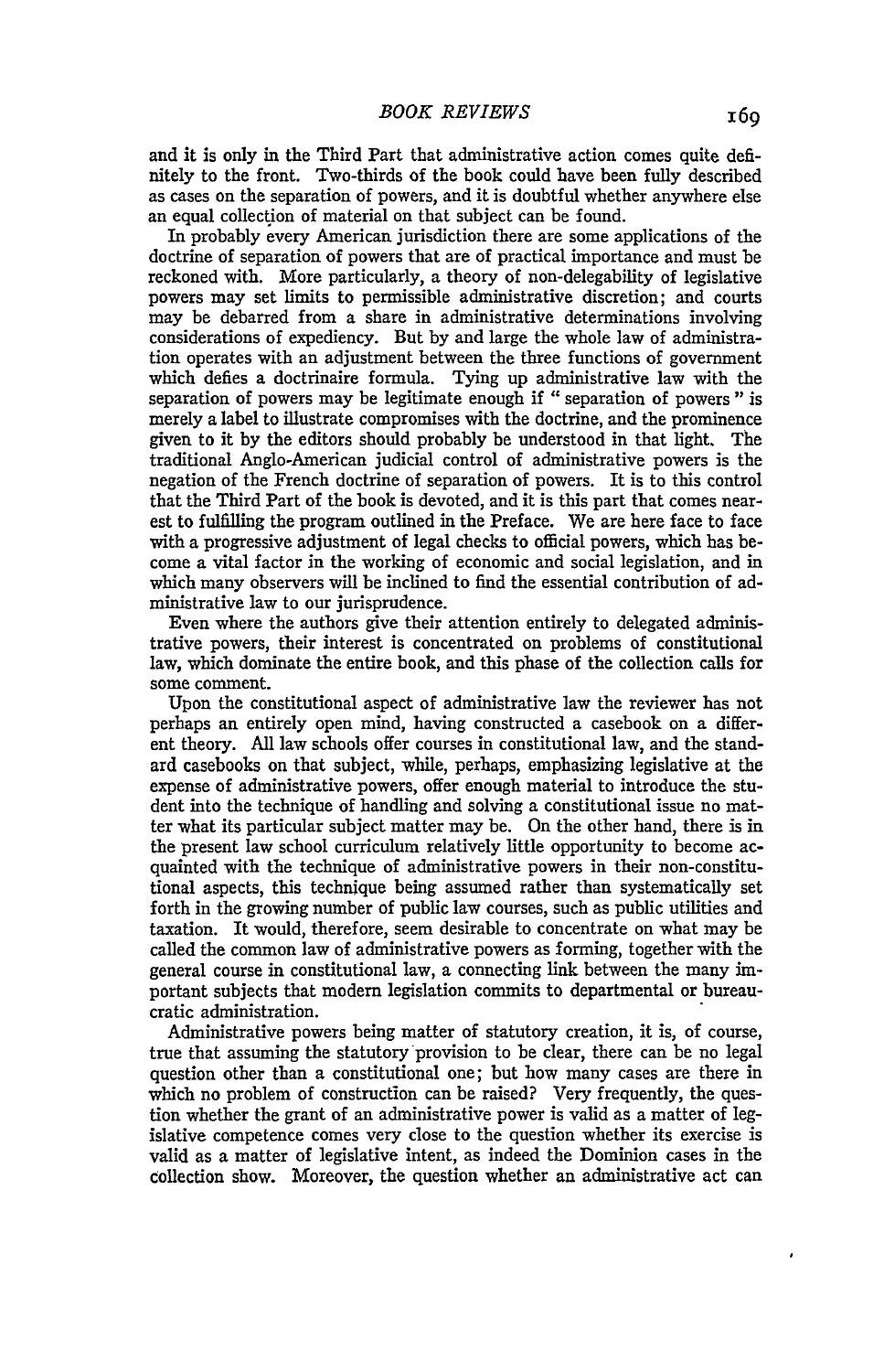be justified as a matter of legislative intent may be indistinguishable from the question whether it is justifiable according to the nature and purpose of the power, and whether the exercise of the power is judicially reviewable may likewise be considered as a question of legislative intent, or it may be determined upon the basis of common-law doctrine. Putting it in another way, not only may questions of interpretation resolve themselves into essential problems of administrative law, but there are three possible aspects to controverted administrative power that do not involve constitutional law to one that does.

To teachers and students alike a well-considered and well-written discussion of a constitutional problem generally appears as the last word of juristic performance, and the reviewer acknowledges the spell exercised by some of the very decisions in the present collection, the permanent value of which he is strongly inclined to regard with skepticism. His attitude of doubt with reference to the editors' heavy commitments in the way of constitutional cases is due to the feeling that they involve serious losses in other directions, and that it is largely owing to lack of space that the non-constitutional side of administrative law receives such relatively meager treatment.

A very considerable proportion of administrative law controversies present to the student the application of forms of remedies with which he has not otherwise become familiar. If this were altogether a matter of form or technicality (as to a certain extent it is), it might be taken care of by incidental explanation. Not so, however, if there is an organic relation between forms of remedies and the substance of administrative powers; if, for instance, mandamus and *certiorari* illustrate the difference between jurisdiction, law, fact, and discretion. It is one thing to omit from a casebook on administrative law the law of office and officers, the organization of local government, the position of the chief executive, or the administrative share in enforcement, and quite another thing to omit the common-law system of remedial relief. The editors must have given the matter thought, but it is not quite clear why they decided in favor of exclusion. By devoting one-third of the book to the subject of judicial review, they have, in the opinion of the reviewer, made that section practically the most important part of the book. A treatment of the remedial system and of the types of official power would have been equally possible. A casebook is not the place for exhaustive elaboration; its function is to outline a system and its categories, and present illustrations that will enable students to understand problems and pursue them further with some sense of perspective. An introductory treatment of a subject can hardly do much more.

To the reviewer, the omission indicated means a certain lack of balance in the material presented; but on so vital a matter as the entire scheme of the collection the editors are entitled to their point of view. It is difficult to set one's mind entirely free from preconceived notions. The reviewer's own ideas about administrative law were undoubtedly influenced by Goodnow, who in his turn was influenced by continental jurists and treatises; but the process of transmission brought eliminations and substitutions; and now the presentation of an entirely new plan appears to break the old tradition completely.

The reviewer has raised questions which he does not profess to be able to answer to his entire satisfaction. Since his own conception of the subject differs very considerably from that of the editors, he is all the more ready to testify to the very high merits of the selections considered as source material,